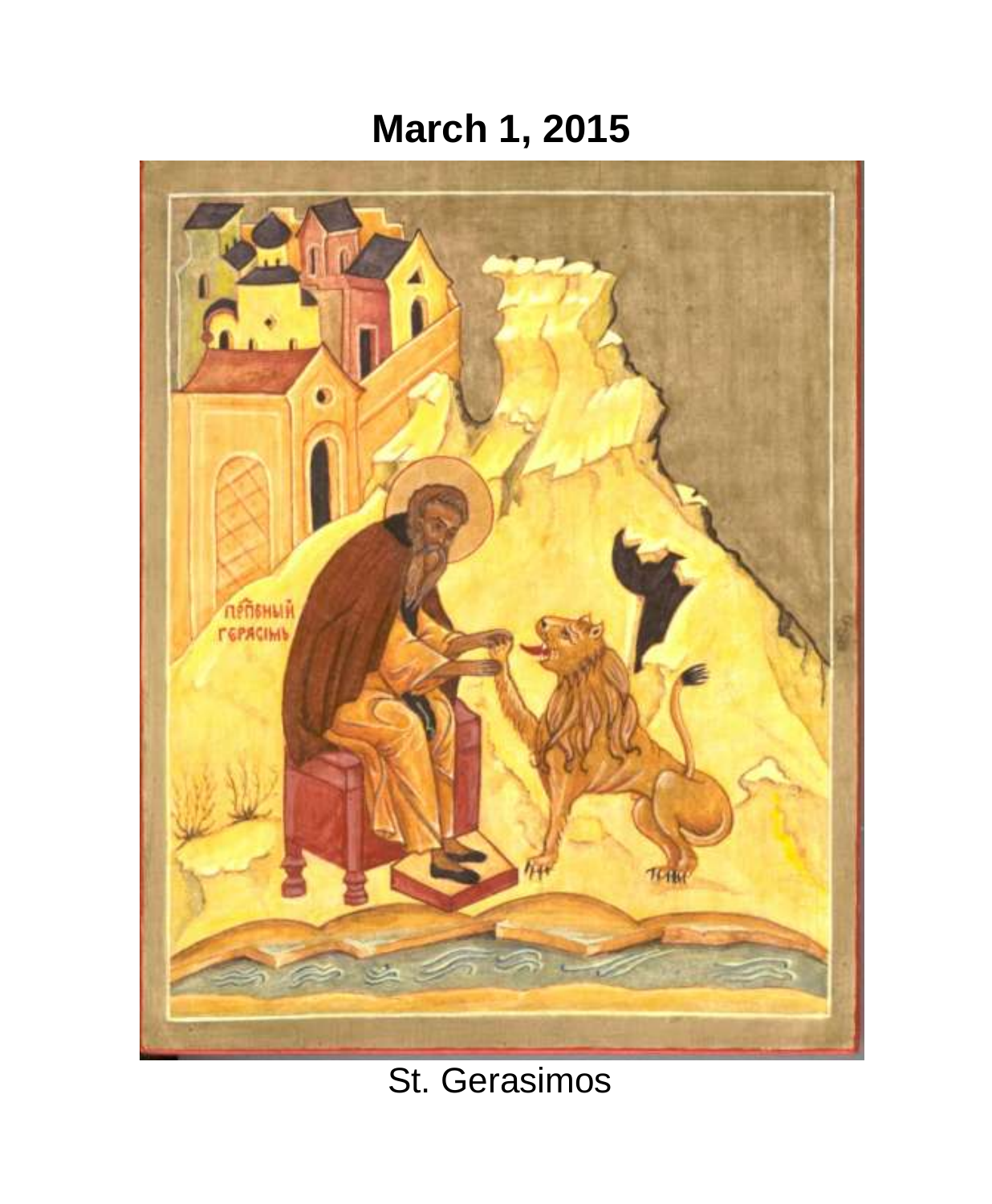

Our Lady of Perpetual Help Byzantine Catholic Church **1837 Alvarado Dr. NE Albuquerque New Mexico 87110 Office: 256-1539 FAX: 256-1787 www.olphnm.org**

**Father Artur Bubnevych, Pastor Rectory: 268-2877 abbaolph@gmail.com**

## **SCHEDULE:**

**Sunday:** Rosary 8:40 am Matins 9:00 am Divine Liturgy 10 am Vespers, 4:00 pm

**Saturday**: Great Vespers 5:00 pm

**Weekday:** Monday & Tuesday 6 th Hour 12 noon

> Wednesday & Friday Presanctified Liturgy 6:00 pm

**Holy Days of Obligation Check the bulletin or call the office**

**OFFICE HOURS:** Monday - Friday: 10 am – 4 pm Thursday & Evenings by appointment.

**Parish Advisory Board Members:** Dorothy Curl, Dave Dark, Lubomyra Kmetyk, Brian Fitzpatrick, Harry DeLap

**Parish Finance Council Members:** Matthew Blain & Eva Schuler

**Father Christopher Zugger (retired) Phone: 256-1787 [Frchris.zugger@gmail.com](mailto:Frchris.zugger@gmail.com) www.frchriszugger.com**

**Confession Schedule (Mystery of Reconciliation):** 9:30-9:50 am on Sundays, after weekday Liturgies, or by appointment with Father

**Mysteries of Baptism/Chrismation/Eucharist:** Must be arranged three months in advance. (Pre-Jordan requirement)

**Mystery of Crowning (Matrimony):** Must be arranged six months in advance (Pre-Cana requirement)

**Anointing of the Sick** on Sundays before hospitalization *For emergencies, call immediately.*

**Eastern Christian Formation Program**: All grades meet every Sunday after Liturgy for 45 minutes

**Theosis:** 2<sup>nd</sup> & 4<sup>th</sup> Thursday 6 pm Potluck Dinner 7 pm Bible Study

**Knights of Columbus** meet the first Monday of the month at 7:00 pm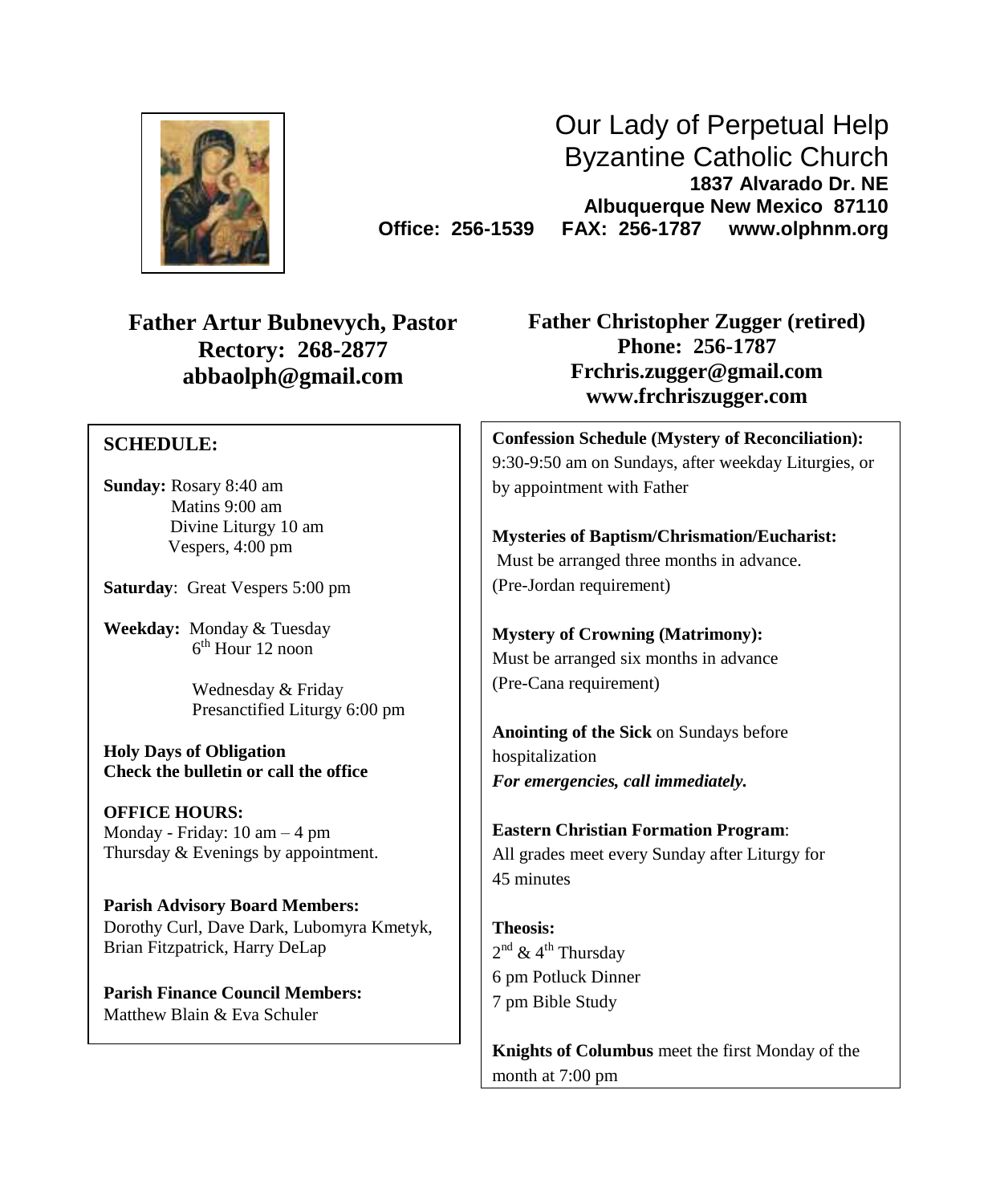## March 1, 2015 First Sunday of the Great Fast Epistle: Hebrews 1:10-2:3; Gospel: Mark 2:1-12

| Today                              | 8:40 am<br>$9:00$ am                                                                                                                                       | Rosary<br><b>Matins</b>                                                                                                                                                                                  |  |  |  |
|------------------------------------|------------------------------------------------------------------------------------------------------------------------------------------------------------|----------------------------------------------------------------------------------------------------------------------------------------------------------------------------------------------------------|--|--|--|
| <b>Canned Goods</b><br>Collection  | 9:30<br>10:00 am                                                                                                                                           | Confessions<br>Divine Liturgy for the Parish Family<br>Fr. Chris: +Sam Caito by wife "Sis"                                                                                                               |  |  |  |
|                                    | $4:00$ pm<br>Eternal Lamp:                                                                                                                                 | Vespers<br>Open                                                                                                                                                                                          |  |  |  |
| <b>Monday</b><br>March 2           | <b>Theodotus Bishop-Martyr</b><br>12 Noon<br>$7:00 \text{ pm}$                                                                                             | Readings: Genesis 6:9-22; Proverbs 8:1-21<br>6 <sup>th</sup> Hour<br>Knights of Columbus meeting                                                                                                         |  |  |  |
| <b>Tuesday</b><br>March 3          | <b>Eutropius &amp; Others Martyrs</b><br>12 Noon<br>$6:15 \text{ pm}$                                                                                      | Readings: Genesis 7:1-5; Proverbs 8:31-9:11<br>6 <sup>th</sup> Hour<br>CAFE meeting at UNM                                                                                                               |  |  |  |
| Wednesday<br>March 4<br>Abstinence | <b>Tarasius Patriarch</b><br>Readings: Genesis 7:6-9; Proverbs 9:12-18<br>$6:00 \text{ pm}$<br>Presanctified Liturgy                                       |                                                                                                                                                                                                          |  |  |  |
| Thursday<br>March 5                | <b>Conon Martyr</b><br>Readings: Genesis 7:11-8:4; Proverbs 10:1-22                                                                                        |                                                                                                                                                                                                          |  |  |  |
| Friday<br>March 6<br>Abstinence    | <b>42 Martyrs of Ammorium</b><br>Readings: Genesis 8:4-21; Proverbs 10:31-11:12<br>Presanctified Liturgy/followed by meatless potluck<br>$6:00 \text{ pm}$ |                                                                                                                                                                                                          |  |  |  |
| <b>Saturday</b><br>March 7         | 3rd All Souls Saturday<br>10:00 am<br>$5:00 \text{ pm}$                                                                                                    | Epistle: Hebrews 10:32-38; Gospel: Mark 2:14-17<br>Divine Liturgy/Panachida<br><b>Great Vespers</b>                                                                                                      |  |  |  |
| <b>Sunday</b><br>March 8           | 8:40 am<br>$9:00 \text{ am}$<br>10:00 am<br>$4:00$ pm                                                                                                      | 3rd Sunday of the Great Fast/Veneration of the Cross<br>Epistle: Hebrews 4:16-5:6; Gospel: Mark 8:34-9:1<br>Rosary of Our Lady<br>Matins<br>Divine Liturgy for the Parish Family<br><b>Great Vespers</b> |  |  |  |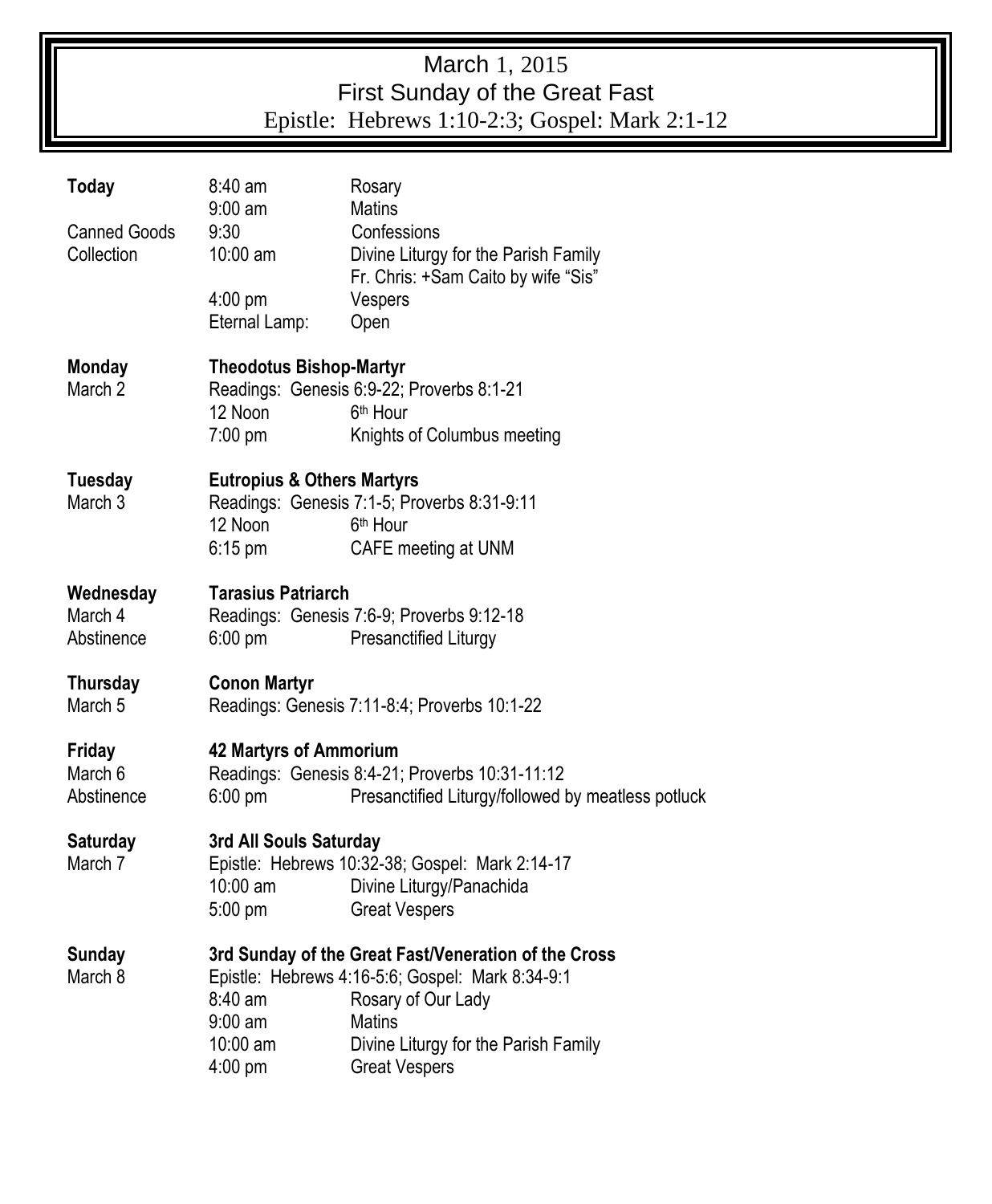## *Physician and Help of those in sickness, Redeemer and Savior of the infirm; O Master and Lord of all, grant healing to your servants. Be clement, show mercy to those who have sinned much, and deliver them, O Christ, from their Iniquities, that they may glorify Your might divine!*

Fr. George Reamulto Fr. Julian Gnall Fr. Alberto Villalobos Fr. Anthony Romero Fr. James Lane



- Roy Smith Sven & Barbara Svensson Michele Koetter Abraham Haddad Lillian Murphy Stephen Horner Demetrius Yackanich Jenny Ford Marilyn Fore Robert Hasaka Frank & Martha Arden Pricilla Hughes Sharif Rabadi
- Paola Terlaza Henry Zugger John & Margie Disque Phillip Fall Walter Jakymiw Olga Bodnar Frances Brannan John Deflice Kristoff Rajala Jordan Smith Marge Merrills Theresa Doherty Maggie Batsel
- Carla Matthes Laura Dominguez Robert Zadel Joseph Koetter Mary Nell Preisler Jackie De Paolis Donny Terry Mary Murphy Lorraine Hubbell Quintin Santamaria & Family Heather Mattax Larry Bennett

Katrina Anderson-Jackie De Paolis IU IU IIIE DIESSEU V mu ivi neamig *Mysteries are said everyday until Pascha.* Prayers in honor of and to the Blessed Virgin are a powerful **Prayers** in honor of and to the Blessed Virgin are a powerful weapon against sin, and for healing. **The Sorrowful**<br>Mustarias are asid awarrelay writ**l Pasaka** 

Marilyn Fore-Family If you recite the Rosary at home, please offer these intentions,  $\overline{\phantom{a}}$ and join us on Sunday at 9 am.

## **St. Assumes Matter Matter Intentions of the Rosary**

Al Adamsko 1<sup>st</sup> Decade: Help for persecuted Catholics, especially in communist and Islamic states 2<sup>nd</sup> Decade: Spiritual and physical growth of our parish and the Byzantine Catholic Church **3 rd Decade**: Increase in vocations to priesthood, diaconate, and consecrated life to serve the Byzantine Catholic Church **4 th Decade**: Repose of the souls who have no one praying for them

**5 th Decade**: Peace in Ukraine and the Middle East

## *Holy Father's Intentions for March*

**Universal**: That those involved in scientific research may serve the well-being of the whole human person.

**Evangelization**: That the unique contribution of women to the life of the Church may be recognized always.

*Those who recite the Akathist to the Mother of God or the Rosary receive a partial indulgence when they do so in private, plenary indulgence when they do so as a group*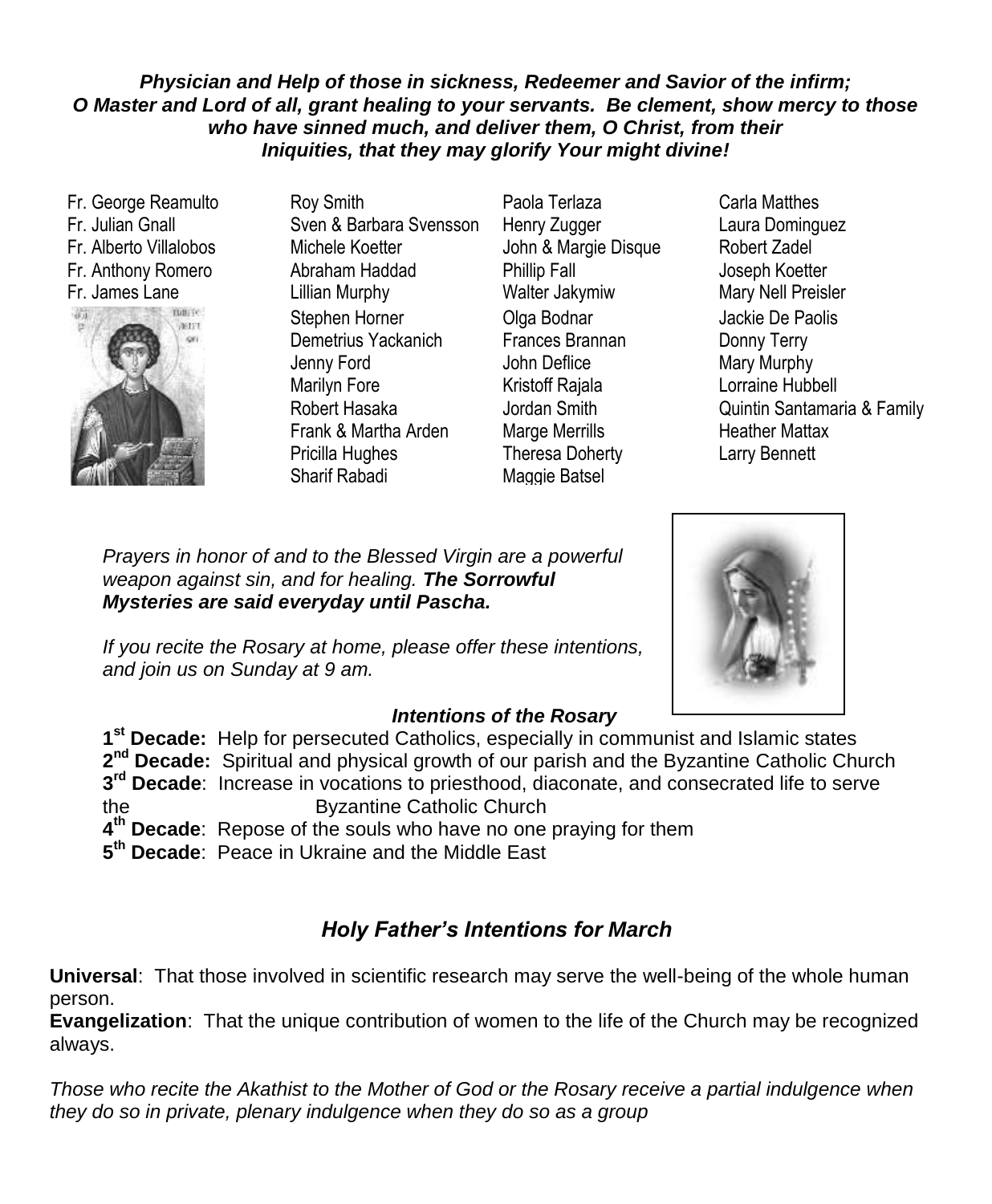**As a sign of love for God and our continual commitment to His Church** we are asked to participate in the annual Bishop's Appeal. Please, prayerfully consider your pledge to support our God loving Bishop in his meritorious work in the Lord's Vineyard of our God saving Eparchy. With each of us doing our part, we can strengthen our Church. Recommended sacrificial pledge is 200.00 per household, which can be paid in monthly installments until May 31, 2015. May the Lord watch over you and reward your generosity**!** 

## **THEOSIS**

*Thursday, Feb. 26 6 pm--potluck dinner 7 pm--Bible Study: Ephesians*





**VOCATION ICON** *Today: Blain Next Sunday: Riley*

## **!!! ATTENTION!!!!**

Dear Parish Family,

This is to inform you about the change of the email address for the pastor.

Present e-mail [pastorolph@yahoo.com](mailto:pastorolph@yahoo.com) will not be in usage after 30 days.

New e-mail is as follows: [abbaolph@gmail.com](mailto:abbaolph@gmail.com) The new e-mail address is active and can receive e-mails now.

**Daylight Saving Time Reminder:** Daylight Saving time change begins Sunday, March 8. Remember to turn your clocks ahead one hour before retiring on Saturday night.

| <b>Date</b> | Reader       | Troica                  | Greeter | Counter     | Host          |
|-------------|--------------|-------------------------|---------|-------------|---------------|
| 3/8         | Jose Salazar | AnaElisa Talamante Open |         | <b>Open</b> | Barbara DeLap |
|             |              |                         |         |             | Marilyn Fore  |

## **Barbara's Hall Report:**

Well, it was typical that on the first Sunday of Lent, Mr. Nobody showed up and brought no food! I thought we had seen the last of that guy, but I guess not! At least there was nothing to clean up!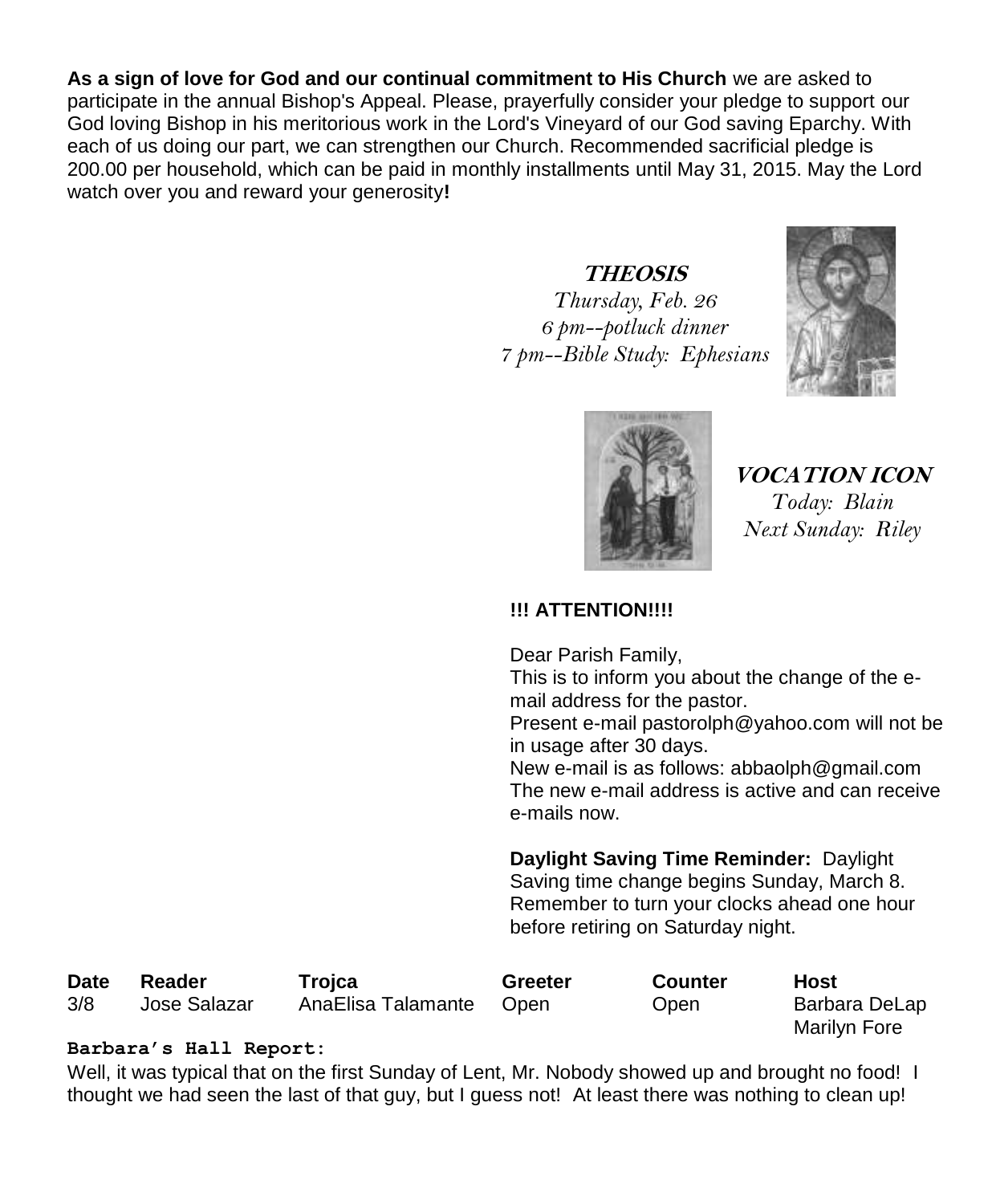**Have you noticed the different improvements done recently?** The parish **office moved** into the large room on the east side of the office area, and all of the offices and the corridor have been painted; ceiling molding finished/ installed; new brighter lights put in; new French **doors with glass windows to comply with Safe Environment** for all offices.

The old **exit signs** needed to be replaced as they weren't functioning well, and so we now have newer brighter ones with better emergency lights. Also, thank you to the parents who are paying for the **plaza to be fenced in**, complete with gates on the sidewalk entrances, to provide for a safer setting for children to play in.

Join us on Wednesdays when parishioners and other **volunteers serve lunch to homeless and poor** people, 11:30 am - 2 pm at San Juan Diego Friary, corner of San Mateo NE and Copper NE. The Franciscan Friars of the Renewal cook the food and manage the crowd, while volunteers serve the food restaurant-style to clients and keep service going until all are fed, busing the tables and cleaning afterward. It is a rewarding experience, and believe it or not, **we have a good time doing it.** Ask Dorothy Curl, Barbara DeLap, Melinda Fitzpatrick, Lillian Haddad, or Rafael Plut for more information.

**Theology on Tap** in Rio Rancho - Fr. Chris will be speaking on the Eastern Catholic Churches for Theology on Tap at the Club Rio Rancho, 500 Country Club Dr in Rio Rancho, at 7 pm on Tuesday. This is an open group, anyone is welcome to attend.



Father Artur and parishioners take the gold-covered icon of the Helper of Mothers to the **Planned Parenthood Abortion Clinic** at 701 San Mateo NE on Friday mornings, 9 - 11 am. Abortions are now done only on Tuesday and Friday mornings (which is a good sign), and **last week two women changed** their minds and did not go through with their planned abortions. You can park at Project Defending Life (PDL) on the corner or else on a side street. **We read the Akathist to Our Lady, recite the rosary, and sing hymns, while displaying the icon high for all to see**. PDL has literature on hand to give to help a woman change her mind, giving alternatives.



**Pysanky classes** on March 14 (noon to 4 pm) and March 21 (11 am  $-$  4 pm), cost of materials and \$5. **Please register by March 8** by phoning the office or signing up. Thank you to Michael Grega for presenting this.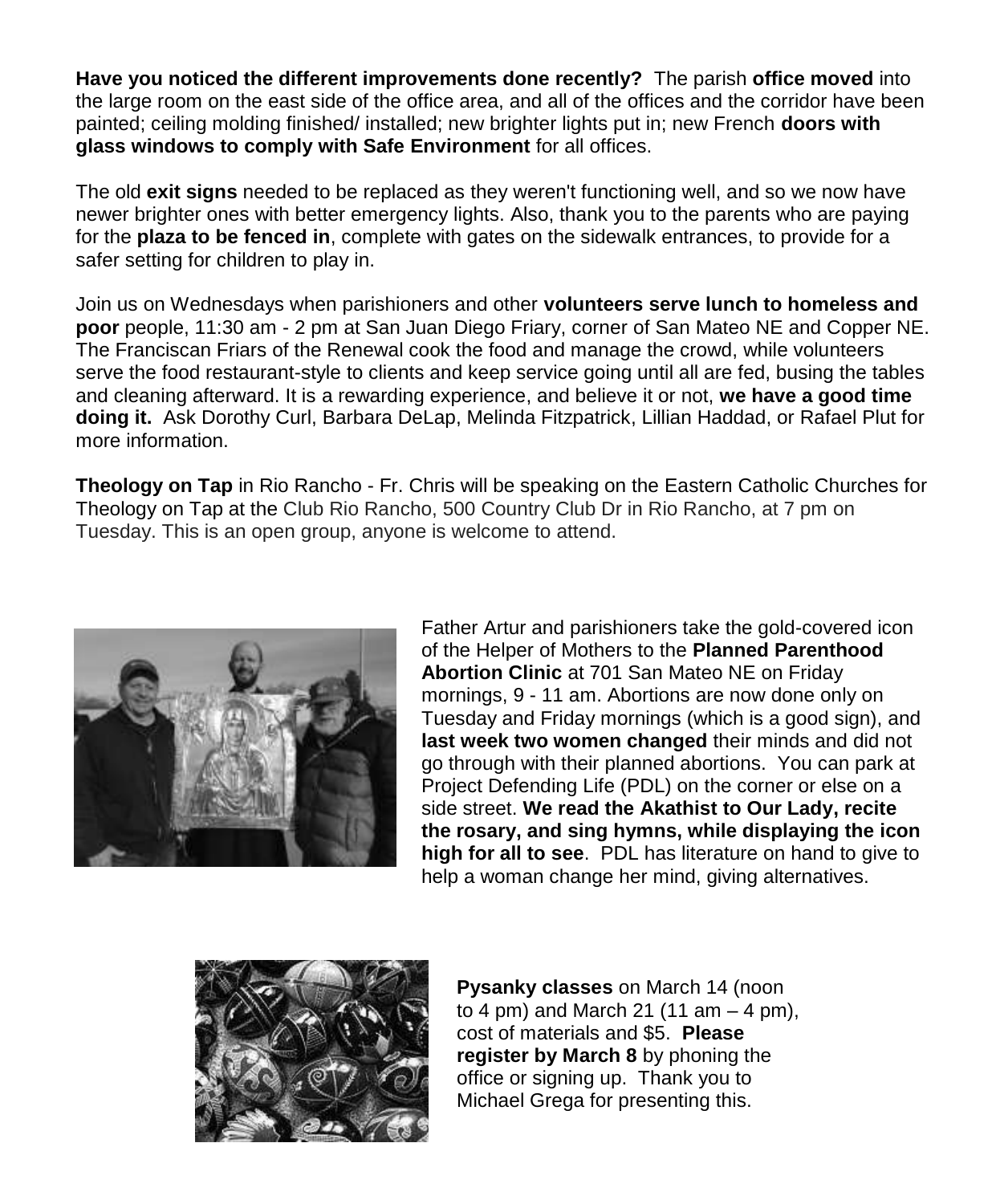

St. Gregory Palamas was archbishop of Thessalonika in the 14<sup>th</sup> century. St. Gregory taught that all Christians are called to union with God, which is the object of the Christian life.

St. Gregory was a great ascetic, and a great master of the monastic life, but he teaches that this invitation to union with God is open to every Christians. This is the challenge of Lent, but that challenge faces us all year round.

An Italo-Greek monk named Barlaam taught that educated philosophers knew God better than the Old Testament prophets ever did. He derided contemplative prayer - the heart of Eastern Christian spirituality - in favor of academic learning. Barlaam and Gregory debated via their writings, and finally a synod was held on Constantinople in 1340-41 which upheld Gregory's arguments. It is interesting to note that the greatest mind of the contemporary Christian world, St. Thomas Aquinas, was on Gregory's side. Addressing the question of how it is possible for humans to have knowledge of a transcendent and unknowable God, he drew a distinction between knowing God in his **essence** (in Greek, ουσία) and knowing God in his **energies** (in Greek, ενέργειαι).

He maintained the Orthodox doctrine that it remains impossible to know God in his essence (God in himself), but possible to know God in his energies (to know what God does, and who he is in relation to the creation and to man), as God reveals himself to humanity. In doing so, he made reference to the [Cappadocian Fathers](http://orthodoxwiki.org/Cappadocian_Fathers) and other early Christian writers.

Gregory further asserted that when the [Apostles](http://orthodoxwiki.org/Apostles) [Peter,](http://orthodoxwiki.org/Apostle_Peter) [James](http://orthodoxwiki.org/Apostle_James_(son_of_Zebedee)) and [John](http://orthodoxwiki.org/Apostle_John) witnessed the [Transfiguration](http://orthodoxwiki.org/Transfiguration) of [Jesus Christ](http://orthodoxwiki.org/Jesus_Christ) on Mount Tabor, that they were in fact seeing the **[uncreated](http://orthodoxwiki.org/index.php?title=Uncreated_light&action=edit&redlink=1)  [light](http://orthodoxwiki.org/index.php?title=Uncreated_light&action=edit&redlink=1)** of God; and that it is possible for others to be granted to see that same uncreated light of God with the help of [repentance,](http://orthodoxwiki.org/Repentance) spiritual discipline and contemplative prayer, although not in any automatic or mechanistic fashion.

He continually stressed the [Biblical](http://orthodoxwiki.org/Holy_Scriptures) vision of the human person as a united whole, both body and soul. Thus, he argued that the physical side of hesychastic prayer was an integral part of the contemplative monastic way, and that the claim by some of the monks of seeing the uncreated light was indeed legitimate. Like St. [Simeon the New Theologian,](http://orthodoxwiki.org/Simeon_the_New_Theologian) he also laid great stress in his spiritual teaching on the vision of the divine light. - *Orthodoxwiki.org with additions by Fr. Chris Zugger*